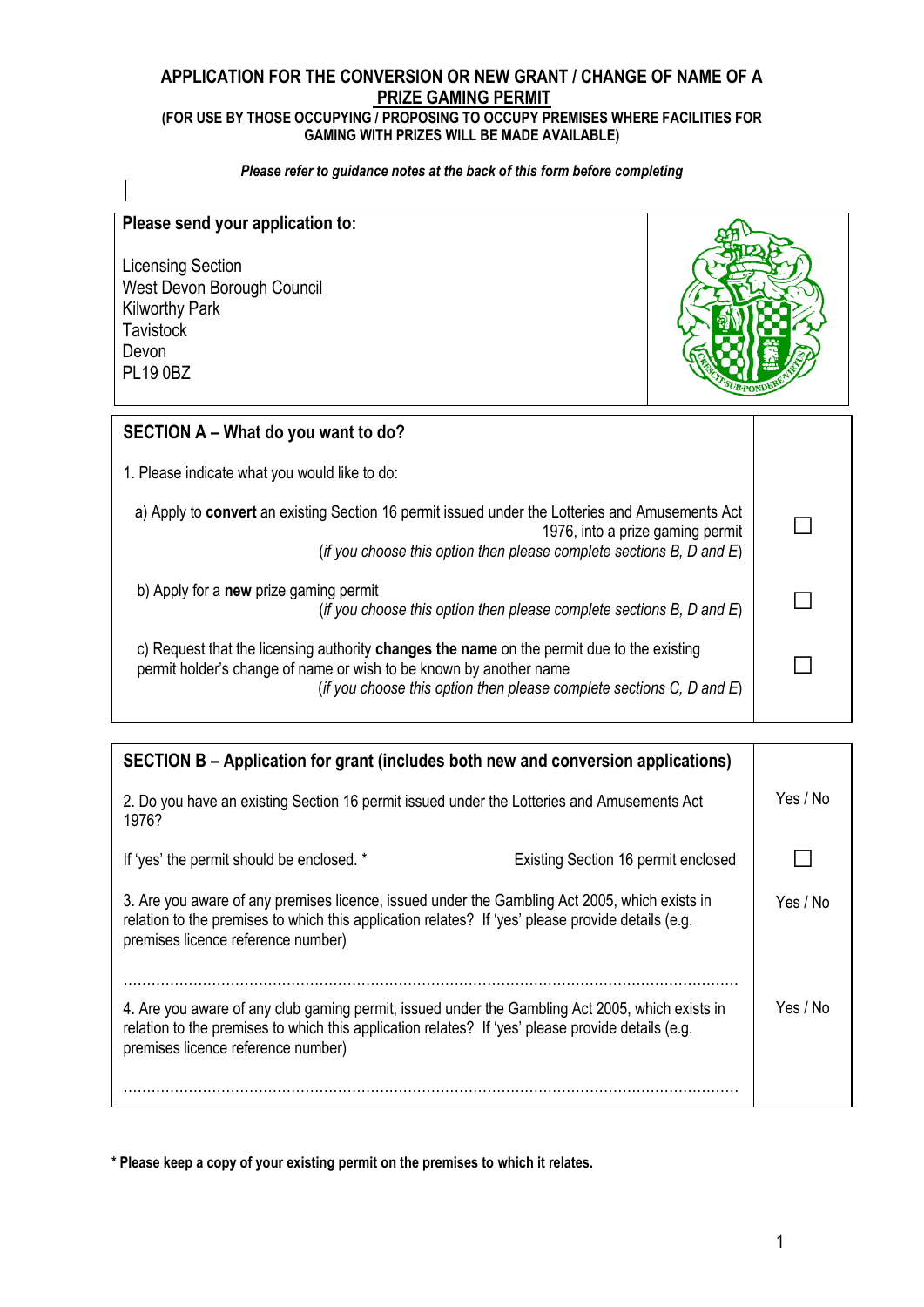## **APPLICATION FOR THE GRANT / CHANGE OF NAME OF A PRIZE GAMING PERMIT (FOR USE BY THOSE OCCUPYING / PROPOSING TO OCCUPY PREMISES WHERE FACILITIES FOR**

### **GAMING WITH PRIZES WILL BE MADE AVAILABLE)**

| Section C - Change of name                                                                                |
|-----------------------------------------------------------------------------------------------------------|
| 4. What is the name of the permit holder on the existing permit?                                          |
| 5. What is the reference (e.g. number) of the existing permit?                                            |
| 6. What name change is requested by the permit holder?                                                    |
| 7. Why is this change of name being requested? (see guidance note 10)                                     |
|                                                                                                           |
| <b>Section D - General Information</b>                                                                    |
|                                                                                                           |
|                                                                                                           |
|                                                                                                           |
| 11. Name of applicant                                                                                     |
| 12. Address of applicant                                                                                  |
| 13. Telephone number (daytime) of applicant                                                               |
| 14. E-mail address of applicant                                                                           |
| 15. Name, address, telephone and e-mail of agent (e.g. solicitor) if submitted on behalf of the applicant |
|                                                                                                           |
| 16. Please specify the nature of the gaming for which the permit is sought (see guidance note 11)         |
|                                                                                                           |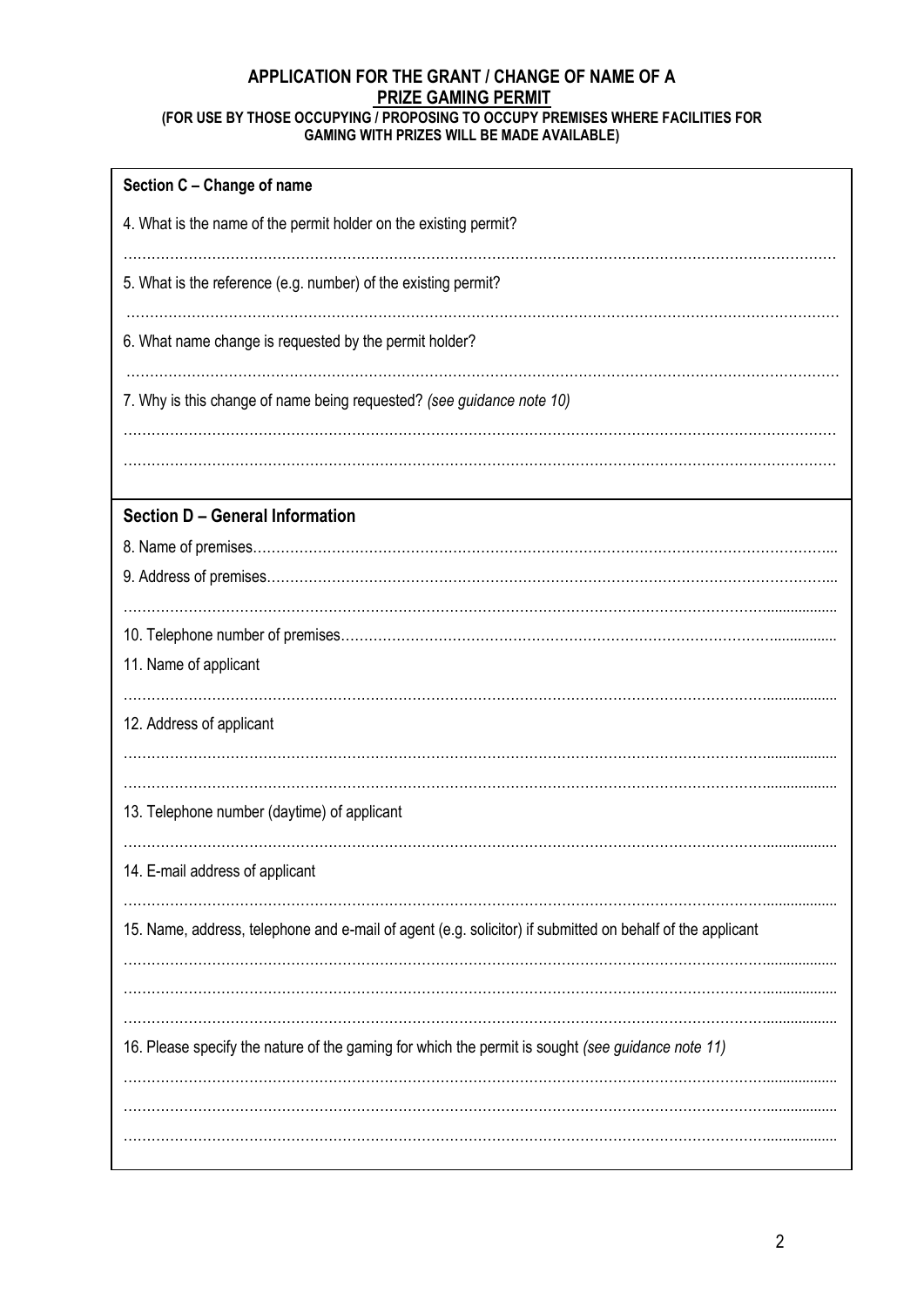## **APPLICATION FOR THE GRANT / CHANGE OF NAME OF A PRIZE GAMING PERMIT (FOR USE BY THOSE OCCUPYING / PROPOSING TO OCCUPY PREMISES WHERE FACILITIES FOR**

| JE DT THUJE UUUUFTING / FRUFUJING TU UUUUFT FREMIJEJ WHERE FAUILIT |  |
|--------------------------------------------------------------------|--|
| <b>GAMING WITH PRIZES WILL BE MADE AVAILABLE)</b>                  |  |

| Section E – Fee and Signature(s)                                                                                                                                                                                                      |  |
|---------------------------------------------------------------------------------------------------------------------------------------------------------------------------------------------------------------------------------------|--|
| I enclose a sum of £300.00 (cheques should be made payable to West Devon Borough Council                                                                                                                                              |  |
| I confirm that I occupy / propose to occupy the premises to which this application relates.                                                                                                                                           |  |
| I confirm that I am 18 years of age or older.                                                                                                                                                                                         |  |
| Please note: It is an offence under section 342 of the Gambling Act 2005 if a person, without reasonable<br>excuse, gives to a licensing authority for a purpose connected with that Act information which is false or<br>misleading. |  |
|                                                                                                                                                                                                                                       |  |
|                                                                                                                                                                                                                                       |  |
|                                                                                                                                                                                                                                       |  |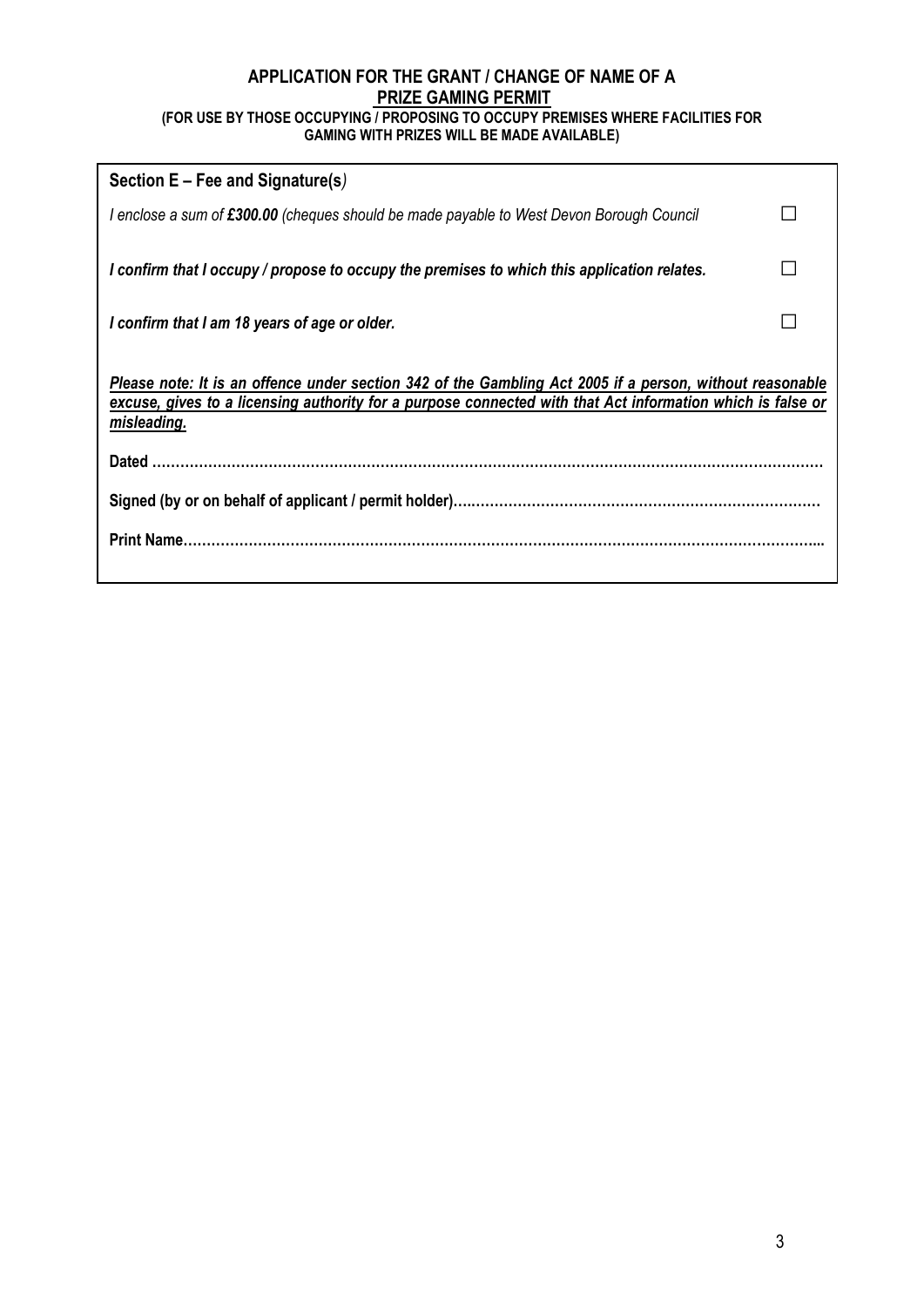# **APPLICATION FOR THE GRANT / CHANGE OF NAME OF A PRIZE GAMING PERMIT**

## **(FOR USE BY THOSE OCCUPYING / PROPOSING TO OCCUPY PREMISES WHERE FACILITIES FOR GAMING WITH PRIZES WILL BE MADE AVAILABLE)**

## **Guidance notes:**

- 1. This form is to be used for an application for a grant (or to request a change of name) of a prize gaming permit under the Gambling Act 2005 Part 13 and Schedule 14. **This form can be used for both new applications and for applications to convert an existing Section 16 permit** under the Lotteries and Amusements Act 1976 in accordance with the Gambling Act 2005 Statutory Instrument 2006 / 3272.
- *2.* This permit application is for prize gaming as defined in Section 288 Gambling Act 2005 as follows: *"Gaming is prize gaming for the purposes of this Act if neither the nature nor the size of a prize played for is determined by reference to -*
	- *(a) the number of persons playing; or*
	- *(b) the amount paid for or raised by the gaming."*
- 3. A number of statutory conditions apply to prize gaming permits under Section 293 Gambling Act 2005 as follows:
	- I. The first condition is compliance with such limits as may be prescribed in respect of participation fees (and those limits may, in particular, relate to players, games or a combination; and different limits may be prescribed in respect of different classes or descriptions of fee).
	- II. The second condition is that
		- a) all the chances to participate in a particular game must be acquired or allocated on one day and in the place where the game is played,
		- b) the game must be played entirely on that day, and
		- c) the result of the game must be made public- (i) in the place where the game is played, and (ii) as soon as is reasonably practicable after the game ends, and in any event on the day on which it is played.
	- III. The third condition is that a prize for which a game is played, or the aggregate of the prizes for which a game is played- (a) where all the prizes are money, must not exceed the prescribed amount, and (b) in any other case, must not exceed the prescribed value.
	- IV. The fourth condition is that participation in the game by a person does not entitle him or another person to participate in any other gambling (whether or not he or the other person would also have to pay in order to participate in the other gambling).
- 4. The 'prescribed' participation fee and the 'amount' or 'value' of prizes are set-out in regulations SI 2007 / 1777 available via [http://www.opsi.gov.uk.](http://www.opsi.gov.uk/) The current regulations are:
	- Participation fee the maximum participation fee for a chance to win a prize in a single game is 50p (even if paying for that chance offers the opportunity of more than one prize). The aggregate amount of participation fees in a particular game cannot exceed £500.